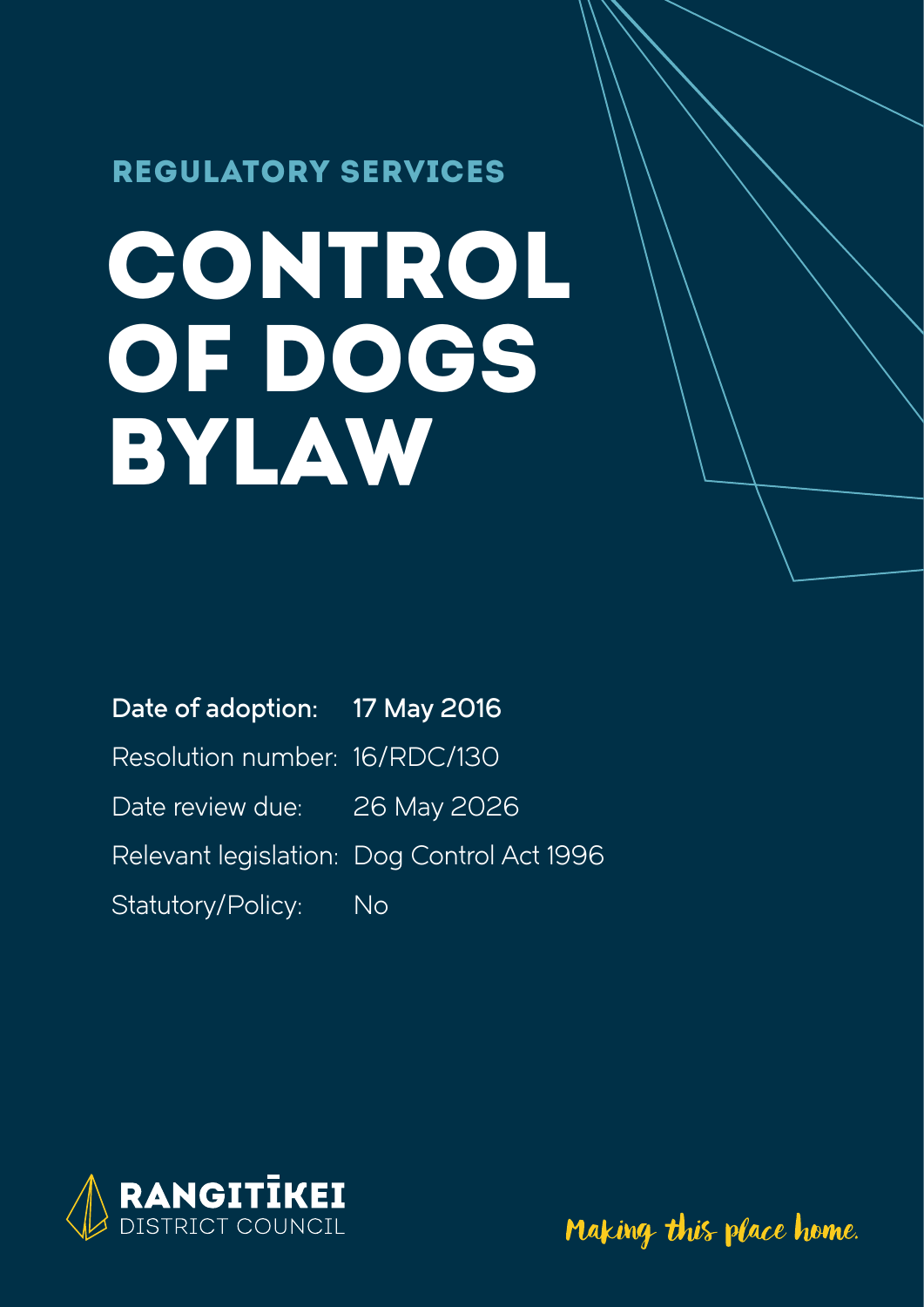## CONTROL OF DOGS BYLAW

#### **1. INTRODUCTION**

Pursuant to the powers vested in it by the Local Government Act 2002 and amendments, together with the Dog Control Act 1996 and amendments, the Impounding Act 1955 and amendments, together with every other power and authority conferred on it, the Rangitikei District Council hereby makes this bylaw.

#### **2. PURPOSE OF THE BYLAW**

The purpose of this Bylaw is to give effect to the Rangitikei District Council Dog Control and Owner Responsibility Policy 2016 by specifying standards of control which must be observed by dog owners in the Rangitikei District. The requirements are deemed necessary to ensure compliance with the Dog Control Act 1996 and to give effect to the objectives of that Act and the Council's Dog Control and Owner Responsibility Policy.

#### **3. SCOPE OF THE BYLAW**

3.1 Under Section 10(6) of the Dog Control Act 1996 Council must give effect to the Policy adopted under Section 10 of the Act by adopting the necessary bylaw under Section 20 of the Act.

3.2 Section 20(1) of the Act permits Council in accordance with the Local Government Act 2002, to make bylaws for all or any of the following purposes:

- a) prohibiting dogs, whether under control or not, from specified public places;
- b) requiring dogs, other than working dogs, to be controlled on a leash in specified public places, or in public places in specified areas or parts of the district;
- c) regulating and controlling dogs in any other public place;
- d) designating specified areas as dog exercise areas;
- e) prescribing minimum standards for the accommodation of dogs;
- f) limiting the number of dogs that may be kept on any land or premises;
- g) requiring dogs in its district to be tied up or otherwise confined during a specified period commencing not earlier than half an hour after sunset, and ending not later than half an hour before sunrise;
- h) requiring the owner of any dog that defecates in a public place or on land or premises other than that occupied by the owner to immediately remove the faeces;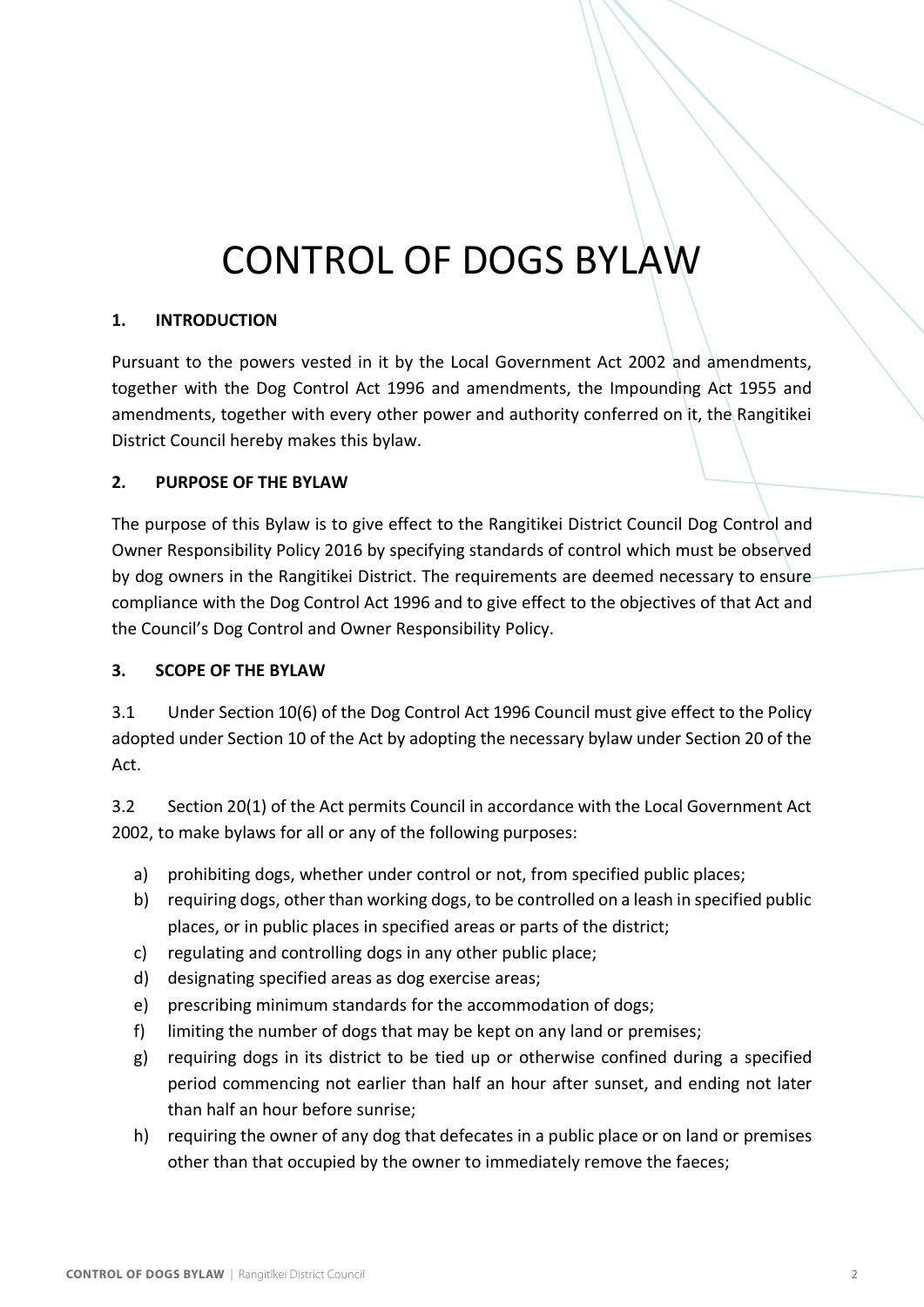- i) requiring any bitch to be confined but adequately exercised while in season;
- j) providing for the impounding of dogs, whether or not they are wearing a collar having the proper label or disc attached, that are found at large in breach of any bylaw made by the territorial authority under this or any other Act;
- k) requiring the owner of any dog (being a dog that, on a number of occasions, has not been kept under control) to cause that dog to be neutered (whether or not the owner of the dog has been convicted of an offence against Section 53);
- l) any other purpose that from time to time is, in the opinion of the territorial authority, necessary or desirable to further the control of dogs.

3.3 Pursuant to Section 20(3) of the Act no bylaw authorised by any of the provisions of paragraphs (a) to (d) of subsection (1) above shall have effect in respect of any land for the time being included in—

- a) a controlled dog area or open dog area under section 26ZS of the Conservation Act 1987; or
- b) a national park constituted under the National Parks Act 1980; or
- c) Te Urewera, as defined by section 7 of the Te Urewera Act 2014.

3.4 This Bylaw is authorised by Section 20 of the Dog Control Act 1996 and is made in accordance with the Local Government Act 2002.

3.5 Under Section 20(5) of the Act any person who commits a breach of this Bylaw commits an offence and is liable on conviction to the penalty prescribed by section 242(4) of the Local Government Act 2002.

3.6 An injunction preventing a person from committing a breach of any bylaw authorised by Section 20(5) of the Act may be granted in accordance with section 162 of the Local Government Act 2002.

#### **4. SHORT TITLE**

The short title of this bylaw is the Rangitikei District Council Control of Dogs Bylaw 2016.

#### **5. COMMENCEMENT**

This bylaw shall commence on 26 May 2016.

#### **6. REVOCATION OF BYLAW**

This bylaw repeals the Rangitikei District Council Bylaw 2014 adopted on 28 November 2016. However, with respect to infringement notices issued or the enforcement of any offences which occurred prior to the commencement of this Bylaw the Rangitikei District Council Bylaw 2004 will continue to apply.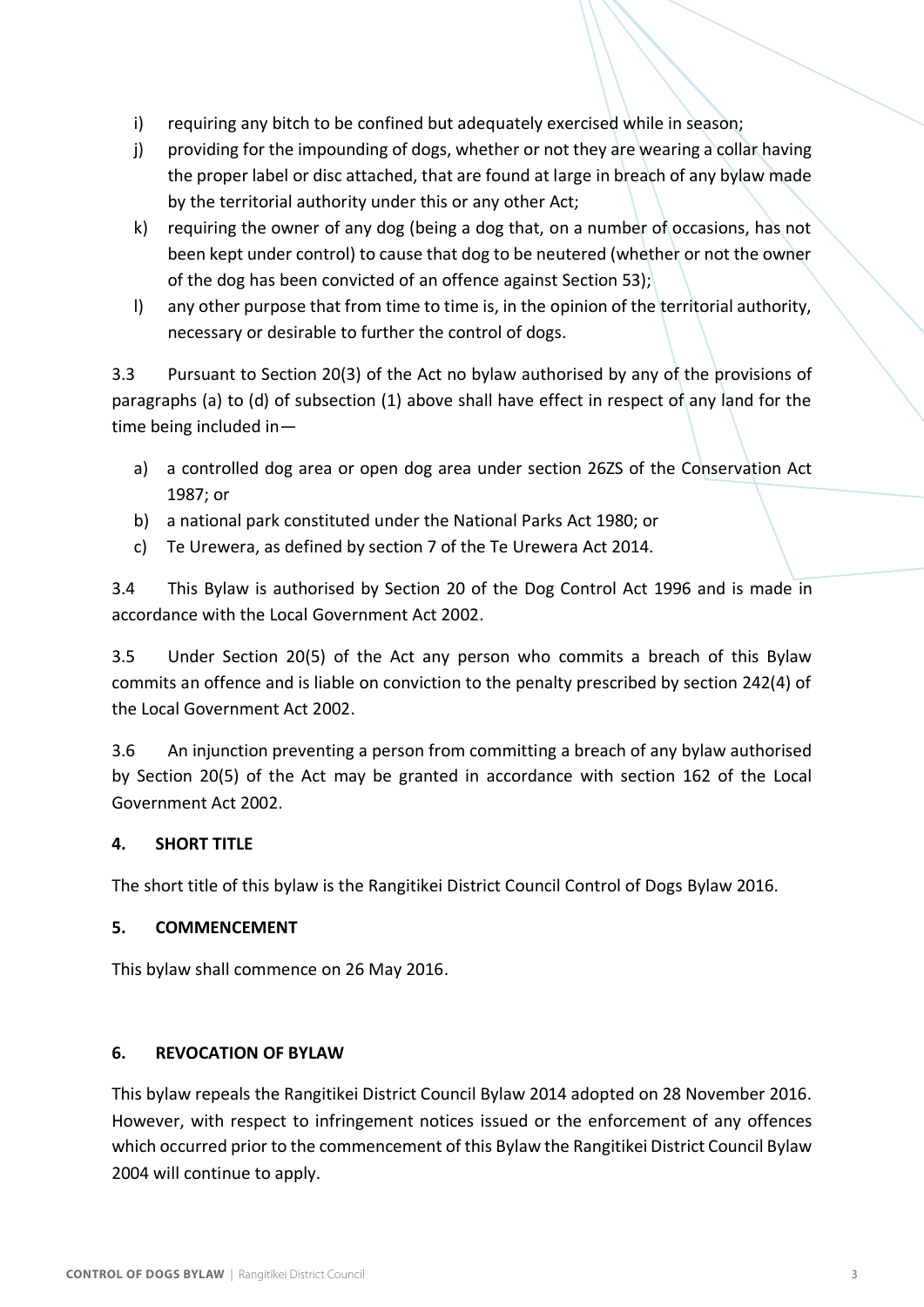#### **7. APPLICATION OF BYLAW**

This bylaw applies to the whole Rangitikei District unless otherwise stated.

#### **8. INTERPRETATION**

In this bylaw the terms used have the meaning given to them in the Dog Control Act 1996 except these terms which have the following meanings:

**"Act"** means the Dog Control Act 1996.

**"At large"** means at liberty, free, not restrained.

**"Bylaw"** means the Rangitikei District Council Control of Dogs Bylaw.

**"Confined"** means enclosed securely in a building or vehicle or tied securely to an immovable fixture on a premise or within an enclosure from which the dog cannot escape.

**"Under Control"** means a dog that is under the direct control of a person either through the use of a leash, voice or hand commands (when in a leash free area) or which has its movements physically limited through the use of a leash and/or muzzle.

**"Council"** means Rangitikei District Council.

**"Designated Dog Exercise Area"** means a public place designated for the exercise of dogs under this bylaw.

**"District"** means the Rangitikei District.

**"Dog Control Officer"** means a dog control officer appointed under Section 11 of the Act; and includes a warranted officer exercising powers under Section 17 of the Act.

**"Dog Ranger"** means a dog ranger appointed under Section 12 of the Act; and includes an honorary dog ranger.

**"Policy"** means the Dog Control and Owner Responsibility Policy.

**"Occupier"** means any person, who is not the owner of the land or premises in question, who has the right to occupy and use the land or premises by virtue of a lease, sub-lease, licence or renewal thereof, granted by the owner of the land or premises.

**"Owner"** has the same meaning as defined in Section 2 of the Dog Control Act 1996 and shall include any person who has a dog in their possession for the purpose of caring for such dog for a short period of time on behalf of the owner.

#### **9. PENALTIES**

Every person who commits a breach of this bylaw is liable to either: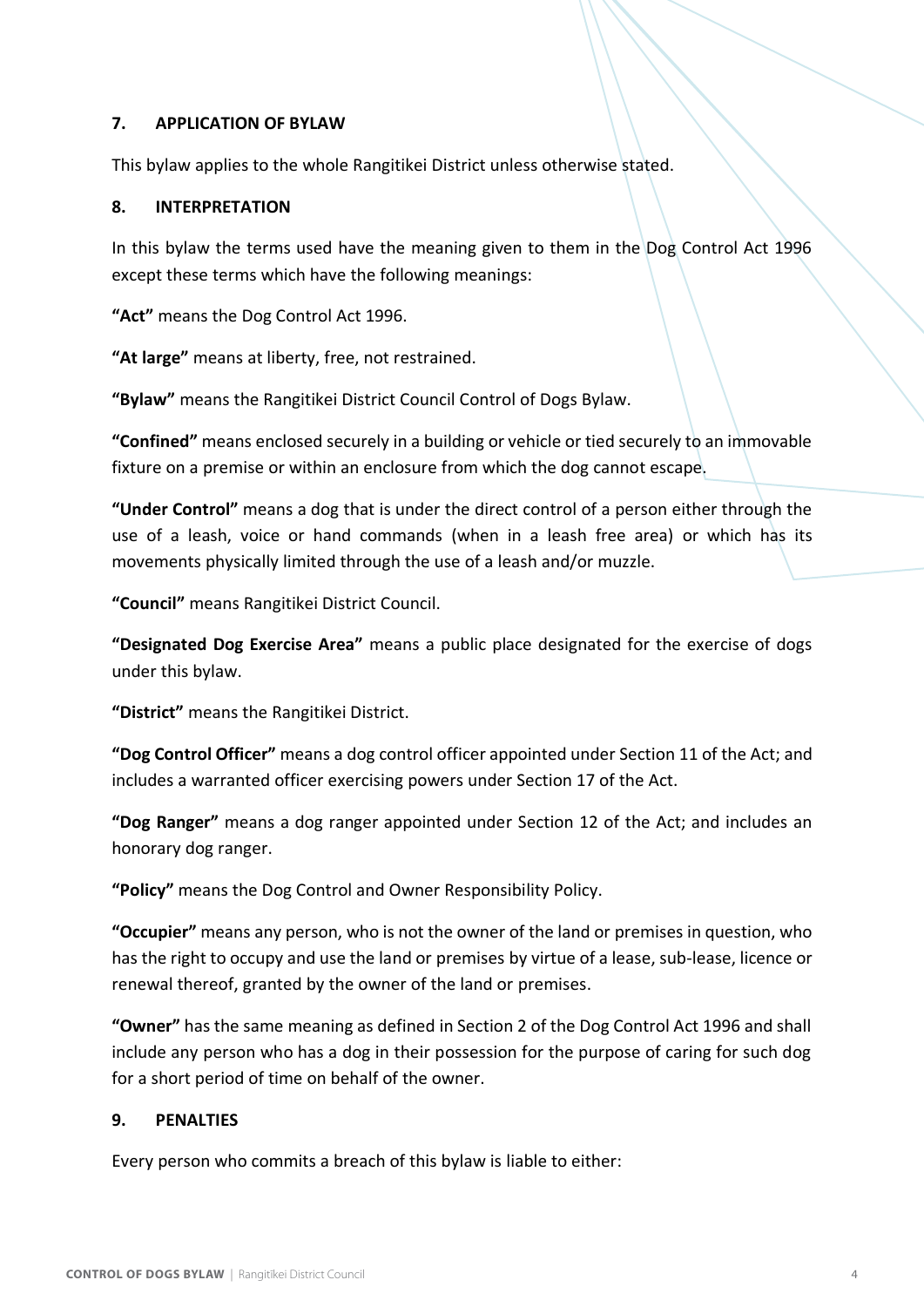- a) An infringement fee not exceeding \$750 or
- b) Upon summary conviction, a fine not exceeding \$20,000

#### **10. CONTROL OF DOGS IN PUBLIC PLACES**

10.1 An owner or the person responsible for or having custody or control of a dog must have his or her dog on a leash at all times when the dog is in a public place (excluding those areas which are designated prohibited areas or dog exercise and recreation areas). A working dog is not required to be on a leash in a public place, while it is working if it is not normally on a leash when carrying out the work being undertaken.

10.2 Any dog which is placed on an open tray of a vehicle must be kept restrained by a leash or chain of a length which is sufficiently short to ensure that the dog cannot fall from the vehicle or rush at passers-by. This provision will not apply if the dog is placed in a cage or similar enclosure which can adequately contain it.

#### **11. DOG PROHIBITED AREAS**

All dogs (except working dogs whilst carrying out their function as a working dog) shall be prohibited from the following areas:

- a) All public buildings;
- b) The playing surfaces of sports grounds and up to 20 metres of the playing surfaces where contained within the perimeter fence of the sports ground;
- c) Public swimming pools;
- d) All children's playgrounds in public places;
- e) Picnic areas;
- f) Wilson Road stock route, Hunterville.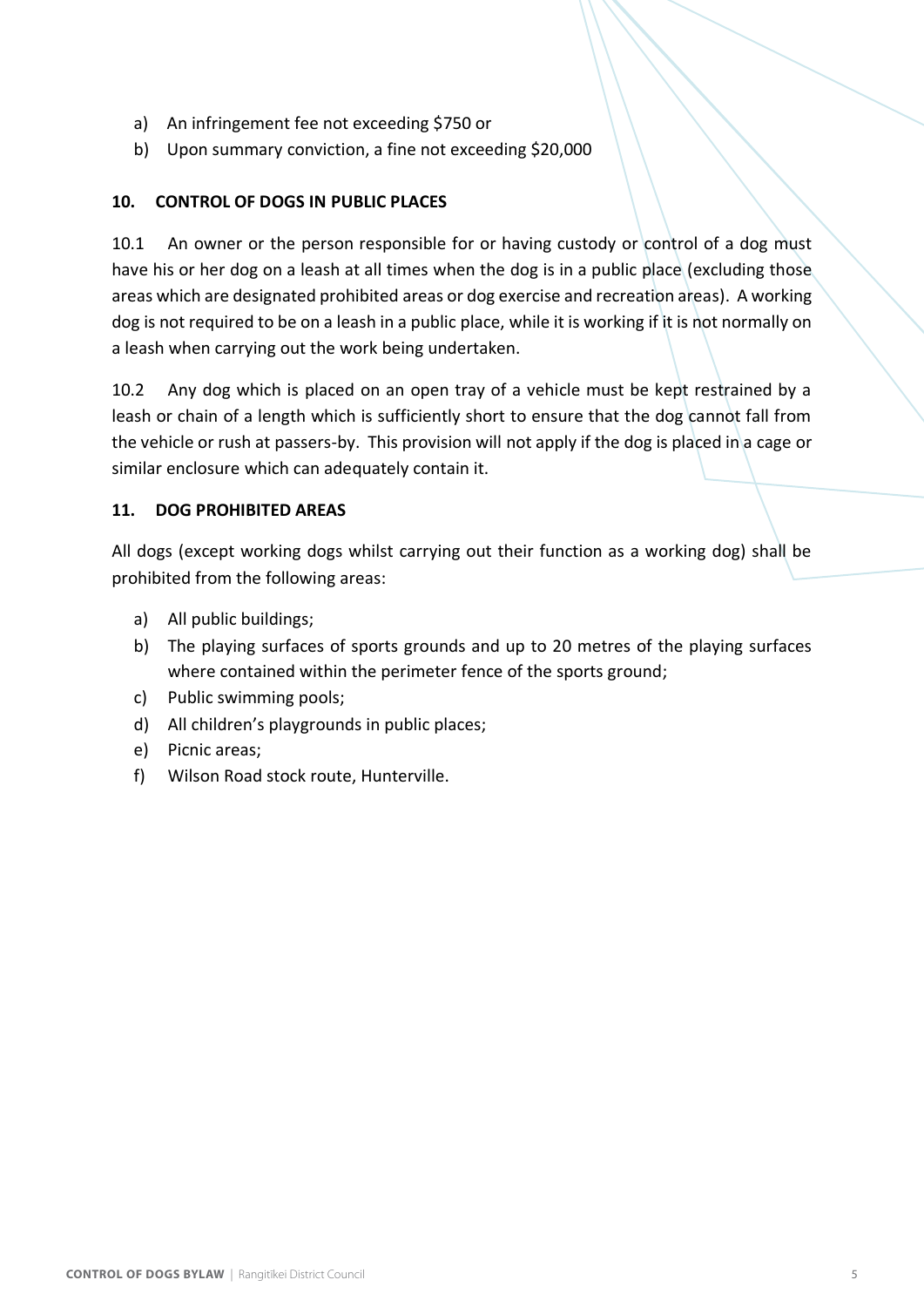#### **12. DOG SHOWS**

Clause 11.1(a) above does not apply to any use of any prohibited public place for the purposes of a dog show not exceeding 48 hours and authorised in writing prior to the show by Councils principal administrative officer.

#### **13. DESIGNATED DOG EXERCISE AND RECREATION AREAS**

13.1 Council may from time to time, declare by resolution any public place, except in all cases the playing surfaces of sports grounds and up to 20 metres of the playing surfaces where contained within the perimeter fence of the sports ground, to be a designated dog exercise area. The following areas within the District are designated dog exercise areas:

- a) The northern section of the Bulls Domain, Bulls;
- b) The north eastern section of Taihape Domain, Taihape;
- c) The periphery of Wilson Park, Marton (and excluding the children's playground);
- d) 16-18 Robin Street, Taihape<sup>1</sup>.
- e) Turakina Reserve

13.2 Within a dog exercise and recreation area the owner of a dog shall ensure that the dog is under their continuous control but shall not be obliged to keep the dog on a leash.

#### **14. MINIMUM STANDARDS FOR THE ACCOMMODATION AND CARE OF DOGS**

14.1 Every owner must provide their dog with a kennel that meets the following standards:

- a) There is sufficient room for the dog to stand up and turn around;
- b) The kennel is on dry ground and sheltered from the elements;
- c) The kennel must be a solid structure with a roof and floor;
- d) The kennel and its surrounds must be kept in a clean and sanitary condition.

14.2 If a kennel is not provided, dogs must be confined inside premises with an adequate sleeping area provided.

14.2 Every owner of a dog must ensure at all times:

- a) That the dog receives proper care and attention and is supplied with proper and sufficient food and water;
- b) That the dog is not fed, nor has access to, any untreated sheep or goat meat.
- c) That the dog receives adequate exercise.

14.3 No owner shall permit a kennel to be located closer than 1 metre to any boundary of the premises.

<sup>&</sup>lt;sup>1</sup> So long as it remains available for this purpose under the licence from the Ministry of Justice.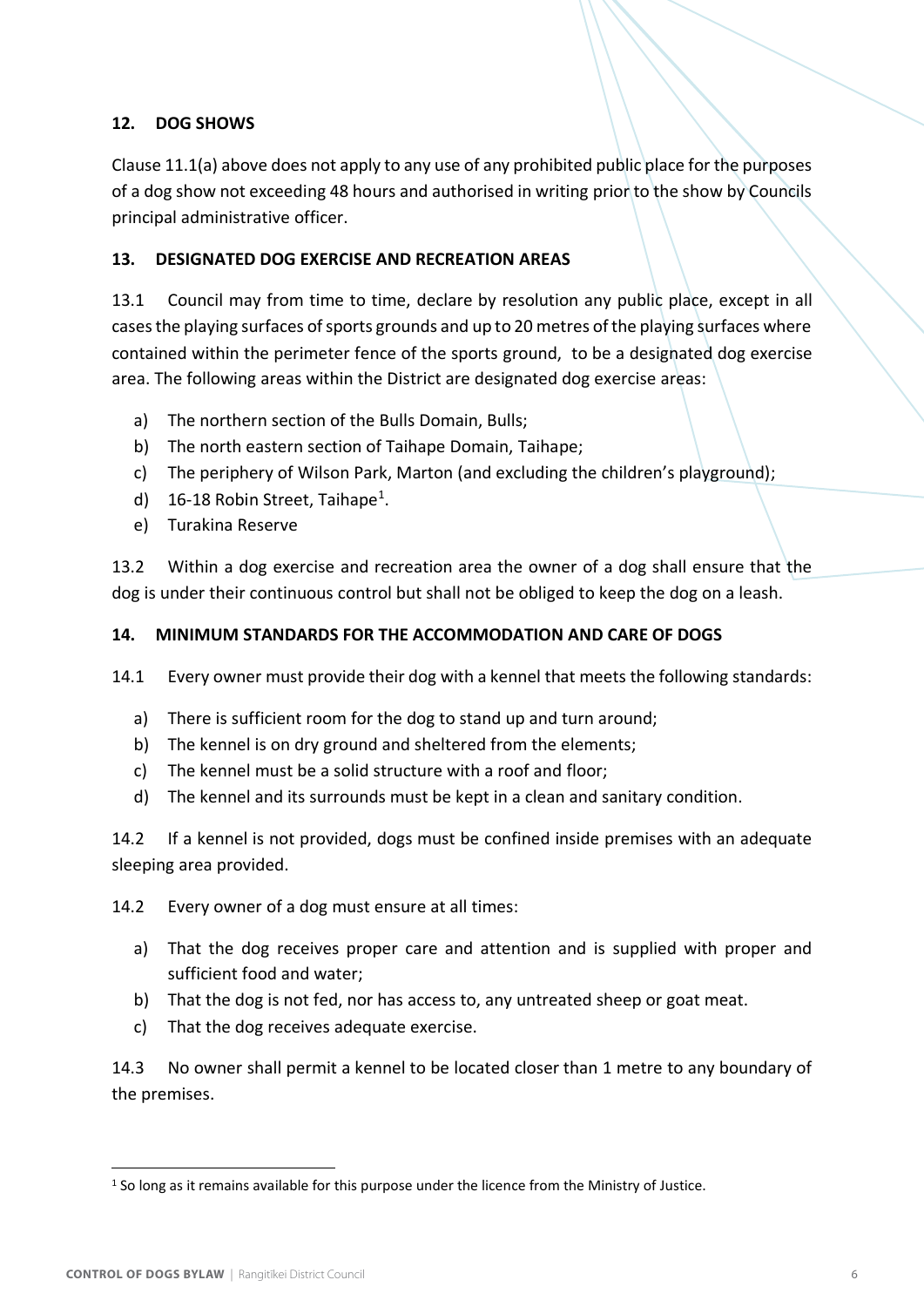#### **15. CONFINEMENT OF DOGS**

The owner of any dog must provide means of confining the dog upon the owner's property so that it is unable to gain access to any other private property or to any public place.

#### **16. BITCHES IN SEASON AND DISEASED DOGS**

16.1 The owner of a bitch dog in season or any dog suffering from an infectious disease, distemper or mange shall at all times ensure the dog does not enter on or remain in a public place or on any land or premises other than the land or premises occupied or owned by the owner of the dog, or at a registered veterinary clinic.

16.2 The owner of any bitch dog in season or dog suffering an infectious disease, distemper or mange must do the following:

- a) Keep the dog confined;
- b) Provide the dog with adequate food, water, veterinary care and exercise.

#### **17. REMOVAL OF FAECES**

The owner of a dog that defecates on any land or premises, other than that occupied by the owner, must promptly remove and dispose of the faeces.

#### **18. AGGRAVATION OF DOGS**

No person shall wilfully or negligently cause any dog to behave or contribute to any dog behaving in such a manner that would, if that person were the owner of the dog constitute a breach of the obligations imposed by Section 5(1)(e), (f) or (g) of the Act.

#### **19. ABATEMENT OF NUISANCE**

Where a dog or dogs on any property has become or is likely to become a nuisance or injurious to health, a notice will be issued to the owner at the discretion of a dog control officer or dog ranger.

The notice will request the owner within a specific timeframe to complete reasonable action to minimise or remove said nuisance or injury to health and can include the following:

- a) reducing the number of dogs living on the property
- b) repairing kennel so that it meets Council's minimum standard of accommodation
- c) constructing a new kennel so that it meets Council's minimum standard of accommodation

#### **20. NUMBER OF DOGS AT A RESIDENTIAL ADRESS**

 No occupier/s of any property in an residential area (as per Councils District Plan) shall allow or cause to remain or keep on the property, more than two (2) dogs, over the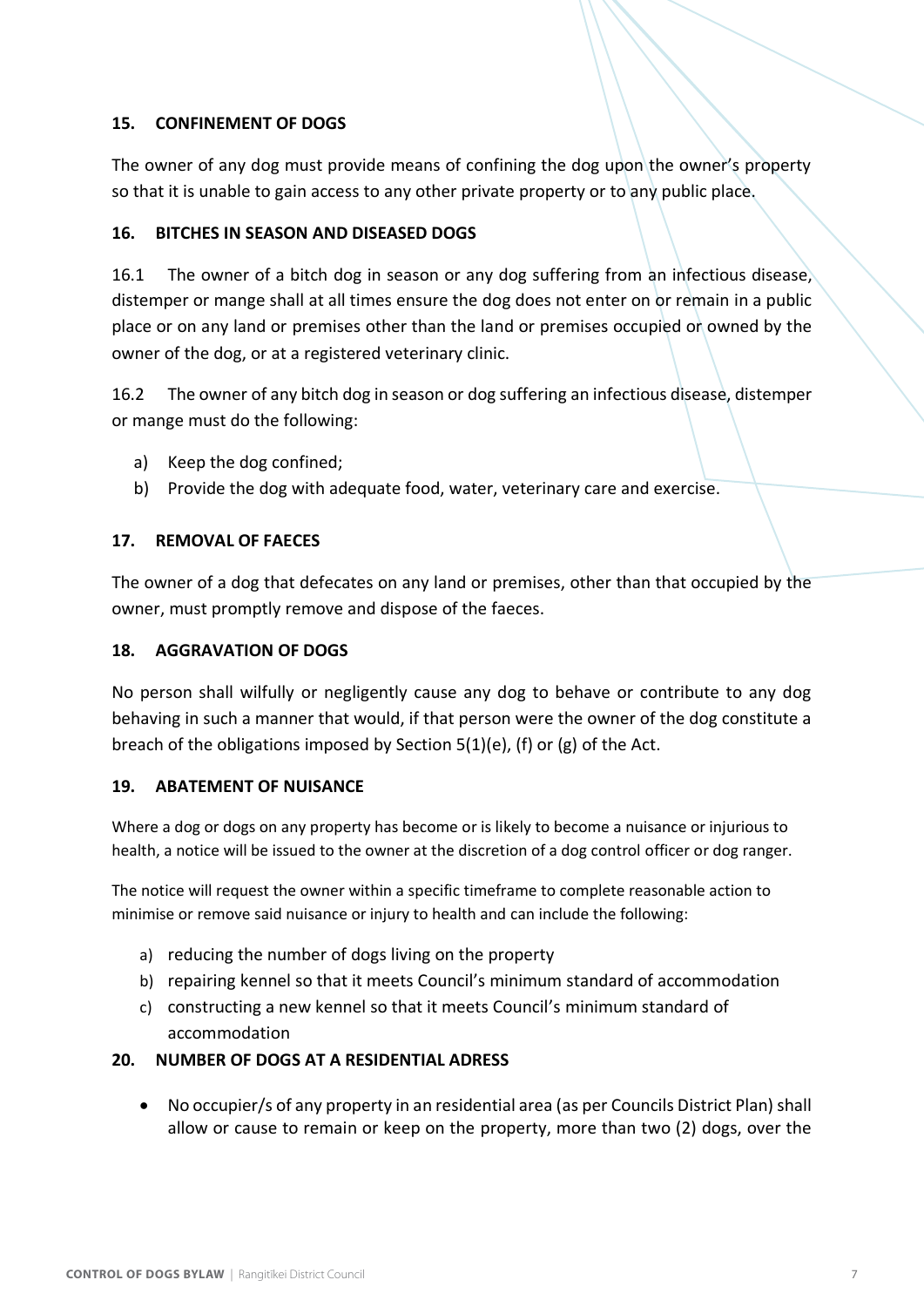age of three (3) months (whether or not such dogs are registered) unless the occupier has obtained a multi-dog permit from Council.

- A multi-dog permit and fee may be issued upon or subject to such terms, conditions or restrictions as Council may consider necessary and any breach of such terms, conditions or restrictions shall result in revocation of the permit.
- Any person requesting to allow or cause to remain or to keep more than two (2) dogs on any premises as provided in the Bylaw shall apply in writing to Council in such form as may be required by Council for a multi-dog permit. The permit issued is for a three (3) year period.

#### **21. IMPOUNDING OF DOG FOUND IN BREACH OF THIS BYLAW**

21.1 Any dog found at large in breach of this bylaw, whether or not it is wearing a registration label or disc as required by the Act, may be seized and impounded by a Dog Control Officer or a Dog Ranger.

21.2 As soon as practicable after any dog has been impounded Council shall:

- a) In the case of a dog wearing a registration label or disc or where the owner of the dog is known through some other means, give written notice to the owner that the dog has been impounded and unless the dog is claimed and any fee payable paid within seven (7) days of receipt of the notice, it may be sold, euthanised or otherwise disposed of in such a manner as Council sees fit; and after the expiry of that period Council may so dispose of the dog.
- b) Where the owner of the dog is not known or despite reasonable enquiry cannot be identified, Council may, after the expiration of seven (7) days after the date of the seizure and impounding of the dog, sell, euthanize or otherwise dispose of the dog in such manner as it thinks fit.
- c) No dog which is not registered in accordance with the Act shall be released until it is registered, micro chipped and all fees due paid in full.
- d) The sale, destruction or disposal of any dog in accordance with this Bylaw shall not relieve the owner of the dog of liability for the payment of any fees or penalties payable under this Bylaw.

#### **22. DATE BYLAW MADE**

This Bylaw was made by the Rangitikei District Council, passed and adopted at a meeting of Council on 26<sup>th</sup> May 2016.

#### **23. Maps**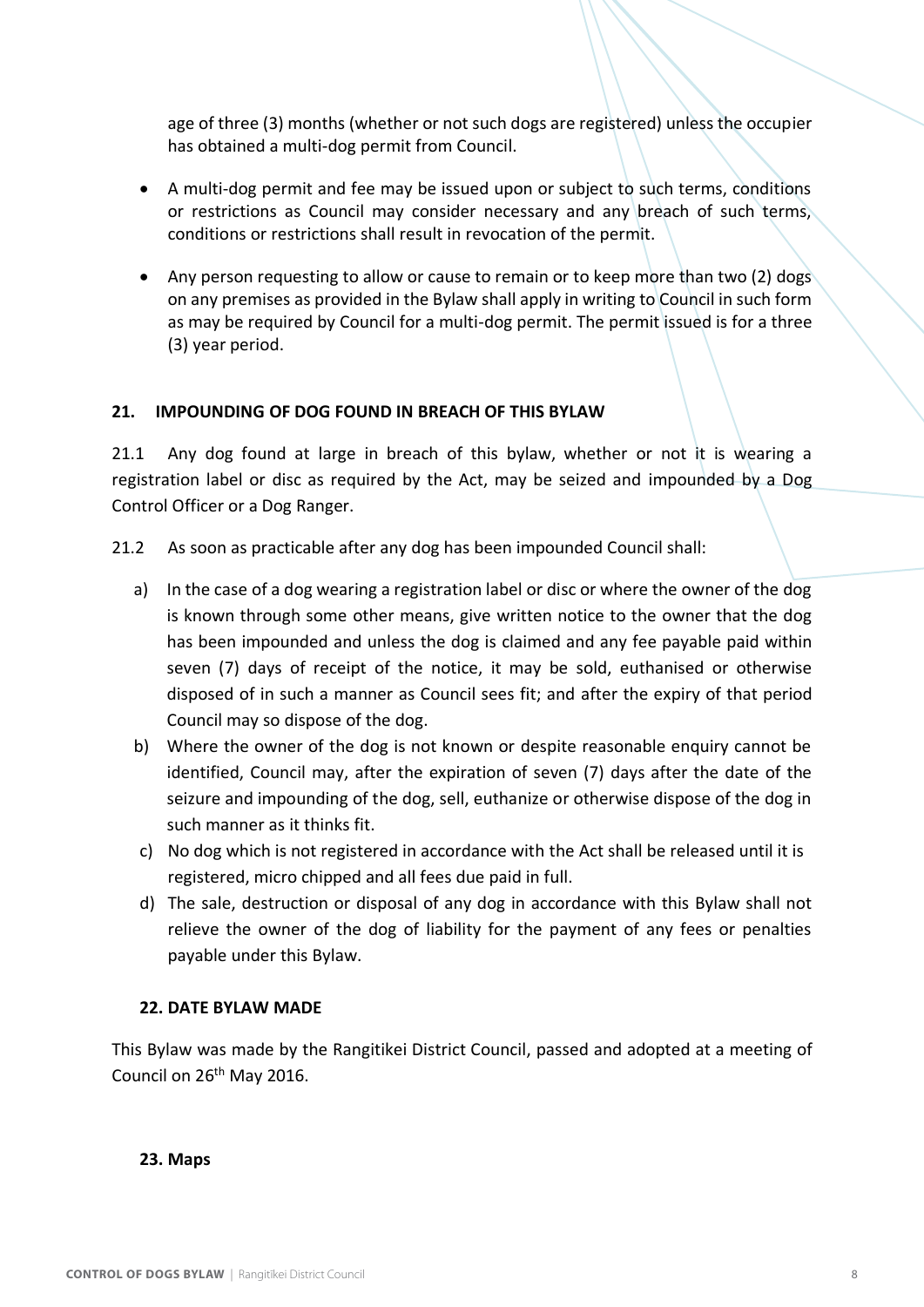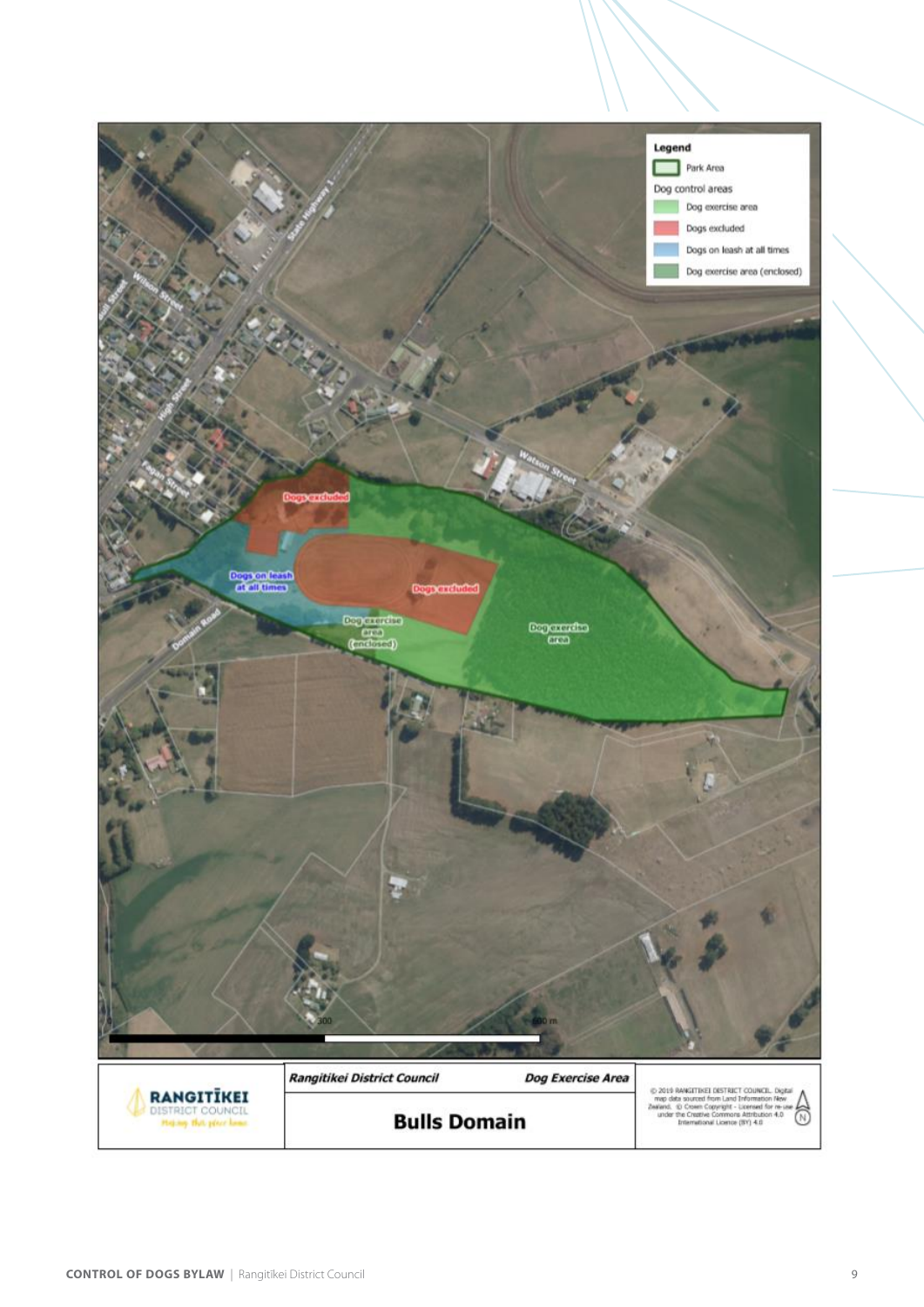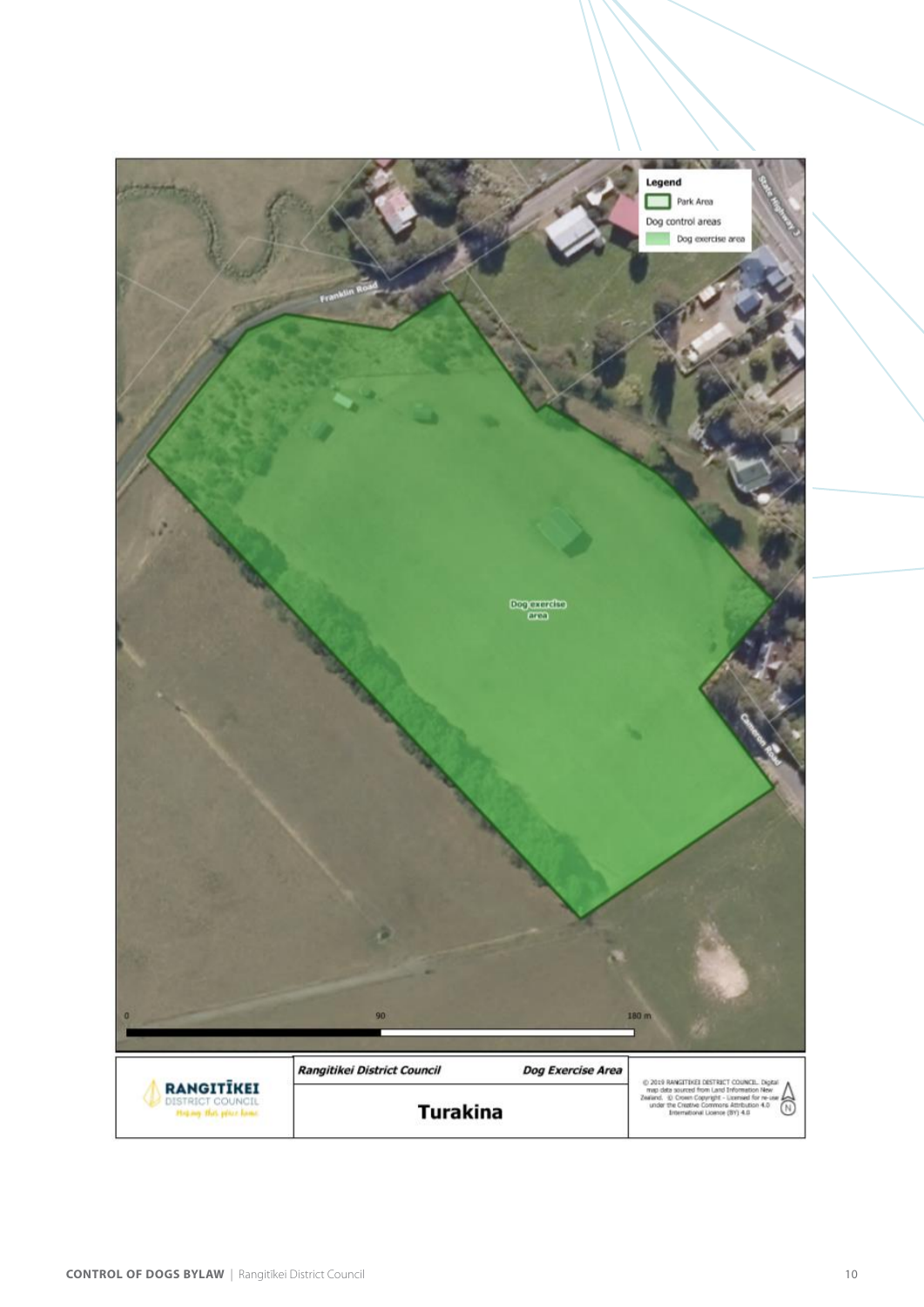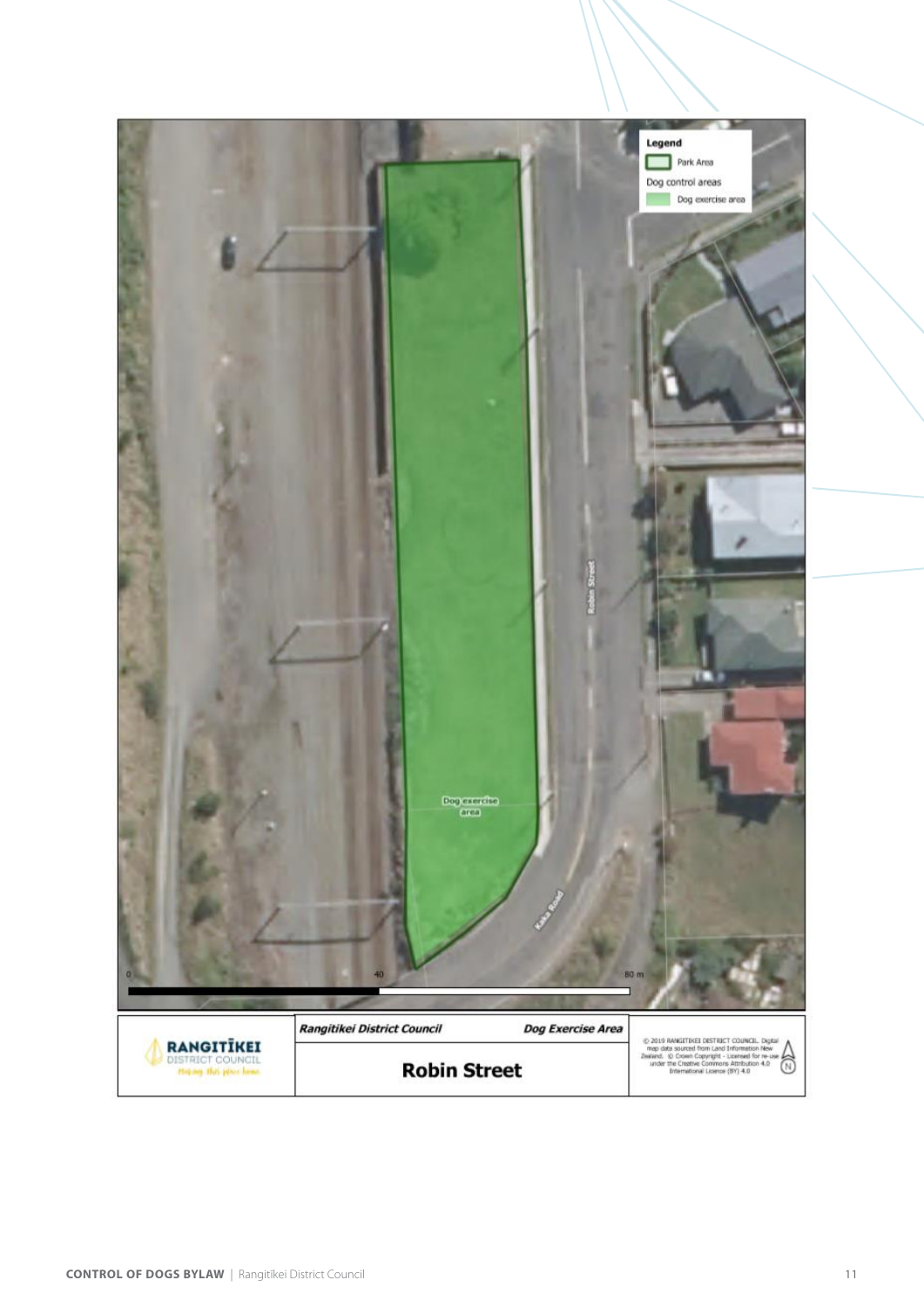